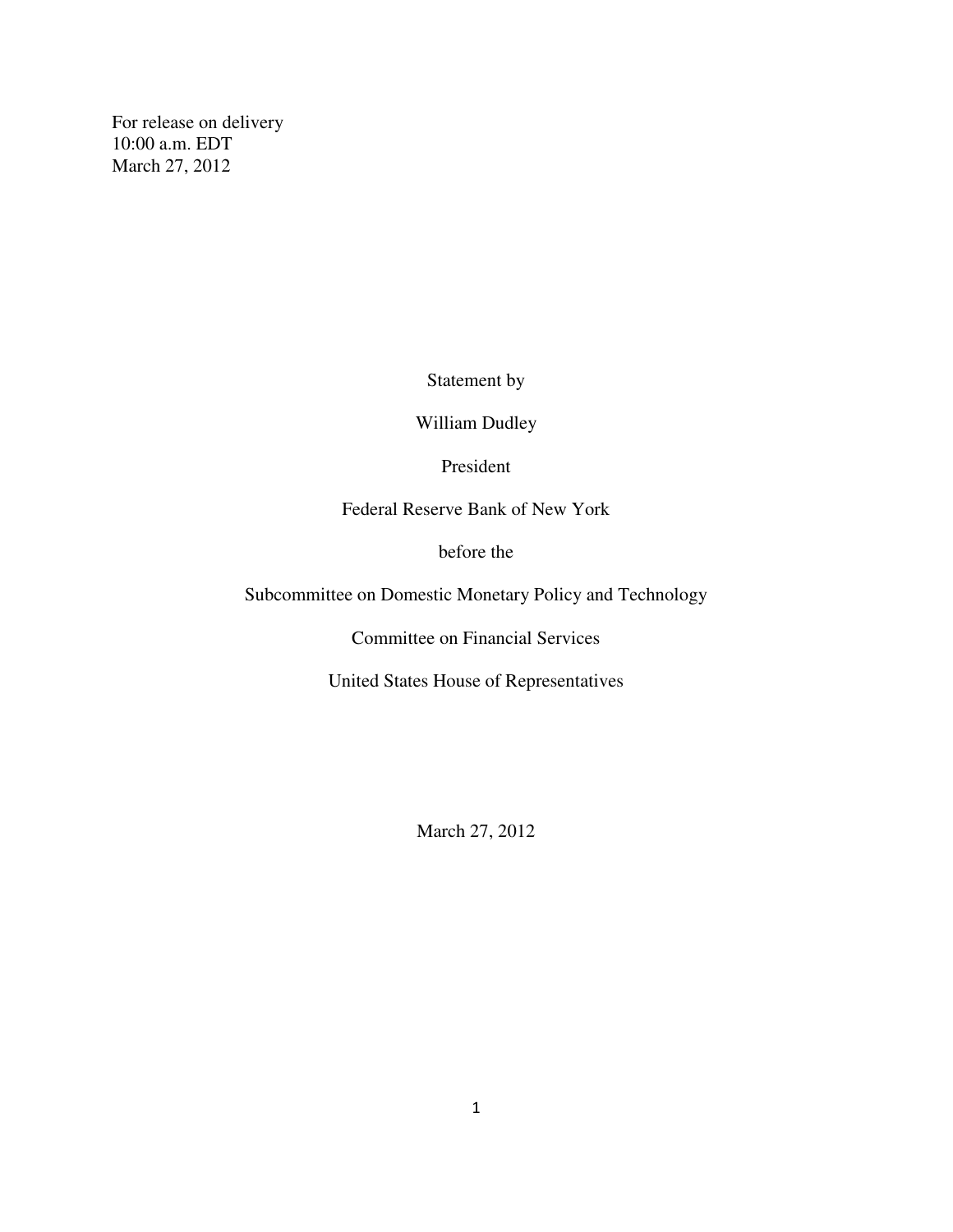## **I. Introduction**

Chairman Paul, Ranking Member Clay, and members of the Subcommittee, my name is Bill Dudley, and I am President of the Federal Reserve Bank of New York. It is an honor to testify today about the economic and fiscal challenges facing Europe, and the Federal Reserve's efforts to support financial stability in the United States. Financial stability enables U.S. businesses and households to maintain their access to credit and ensures sustained economic growth. This is why promoting financial stability is an important objective of the Federal Reserve, and other central banks around the world.

Let me preface these remarks by stating that the views expressed in my written and oral testimony are solely my own and do not represent official views of the Federal Reserve Board, the Federal Open Market Committee ("FOMC") or any other part of the Federal Reserve System. Additionally, because I am precluded by law from discussing confidential supervisory information, I will not be able to speak about the financial condition or regulatory treatment or rating of any individual financial institution.

The U.S. economy is currently expanding at a moderate pace, and strains in global financial markets, although having eased recently, continue to pose significant downside risks to the economic outlook. Because developments in Europe will have an important bearing on the prospects for growth and jobs here in the U.S., the Federal Reserve is monitoring the situation there closely. This is also why we have taken special steps in recent months, together with other central banks, to support the flow of credit to households and businesses.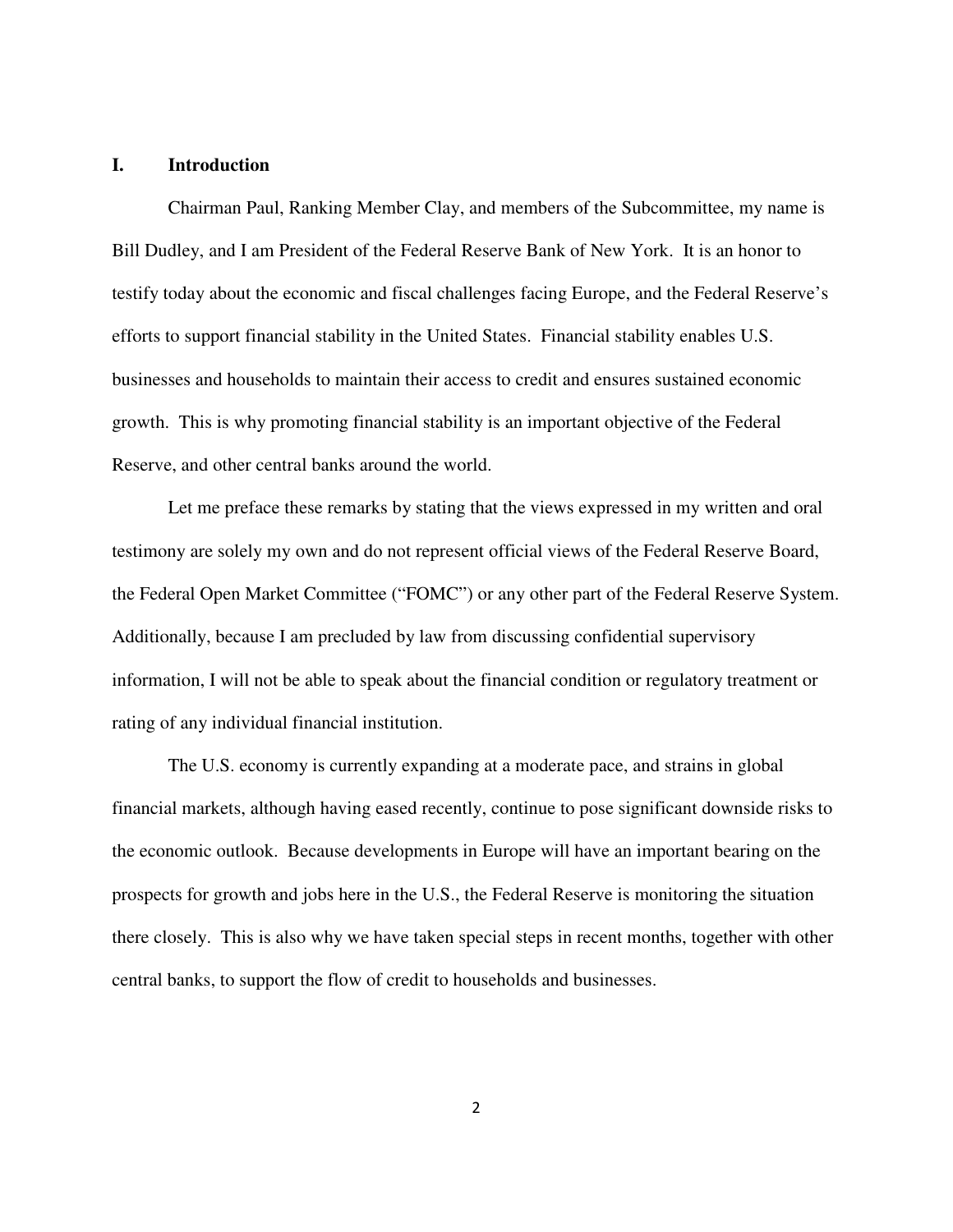## **II. Europe**

The economic situation in Europe has been unsettled for the better part of two years, with pressure on sovereign debt markets and local banking systems. High debts, large deficits, and slow growth in several European countries have called into question the sustainability of the entire euro area. The resulting strains in European markets have affected the U.S. economy.

The euro area has the capacity, including the fiscal capacity, to overcome its challenges. However, the politics are very difficult, both because the problem has many dimensions, and because many different countries and institutions in the euro area have to coordinate their actions in order to achieve a coherent and effective policy response.

Europe's leadership has affirmed its commitment to the European Union and its single currency union on numerous occasions. And the leadership is working harder than ever to achieve greater coordination in areas such as fiscal policy. A more robust and resilient European Union would be a welcome development for the United States. Three recent developments are especially encouraging in that regard.

First, liquidity concerns have eased significantly following the European Central Bank's long-term refinancing operations in December and February. Through this program, the ECB provides three-year loans to European banks at low rates, accepting a wide array of collateral in return. Hundreds of banks accessed the program in each operation, and the ECB lent nearly  $\epsilon$ 1 trillion in total. As a result, the cost of funding throughout Europe has declined since the program began, the Euro has stabilized, and the sovereign bond market has improved. Changes in the ECB's collateral rules and reserve requirements have also had a positive impact.

Second, earlier this month, the Greek government worked with European leaders and its largest creditors to restructure the bulk of its  $\epsilon$ 206 billion of outstanding privately-held bonds.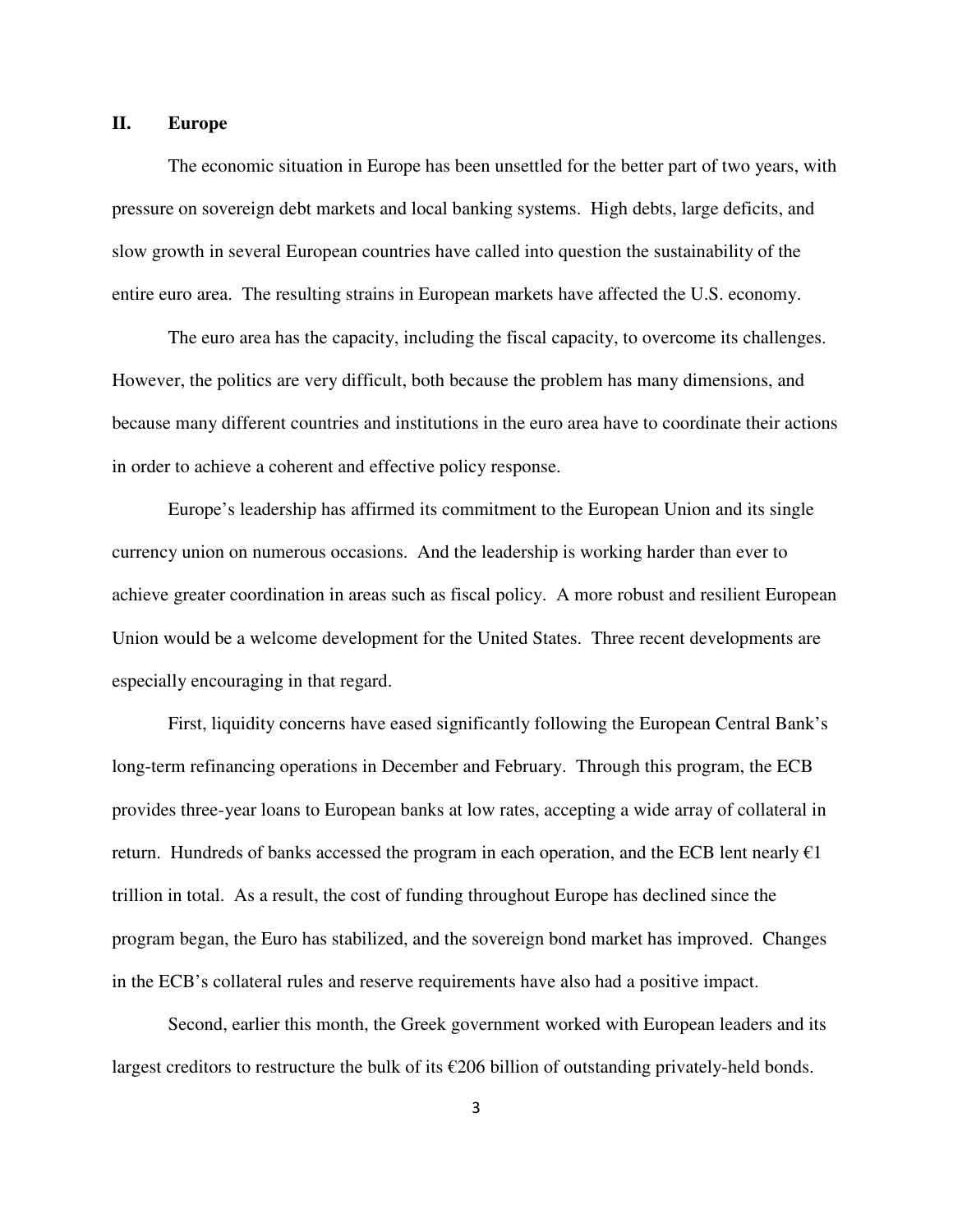This not only reduced Greece's total indebtedness, it helped calm persistent worries that a disorderly Greek default could become the trigger for a global economic crisis. Shortly after the debt restructuring, the EU approved a  $\epsilon$ 130 billion aid package for Greece. Together, these measures will provide key support to Greek leaders as they pursue the difficult fiscal reforms that are essential over the long term.

Third, leaders in most euro area countries have approved a new treaty designed to increase fiscal coordination. The new rules already appear to be making a difference. Both Spain and Italy recently completed 2012 budgets that move their deficits closer to EU targets. Further, Spain and Italy took their fiscal actions in close consultation with finance ministers from other countries in the euro area, demonstrating a healthy ability to work together. While difficult work still lies ahead, countries in the euro area have made meaningful progress toward achieving long-term fiscal sustainability.

Looking to the future, the difficult work that remains also presents special risks – both for Europe and the United States. If Europe fails to chart an effective course forward, this could have a number of negative implications here. In particular, there are three areas of potential risk that I would like to highlight for the Subcommittee today.

First, if economic conditions in Europe were to weaken significantly, demand for U.S. exports would decrease. This would hurt domestic growth and have a negative impact on U.S. jobs. It is important to recognize that the euro area is the world's second largest economy after the U.S. and an important trading partner for us. Also, Europe is a significant investor in the U.S. economy, and vice versa. Thus, what happens in Europe has significant implications for our economy.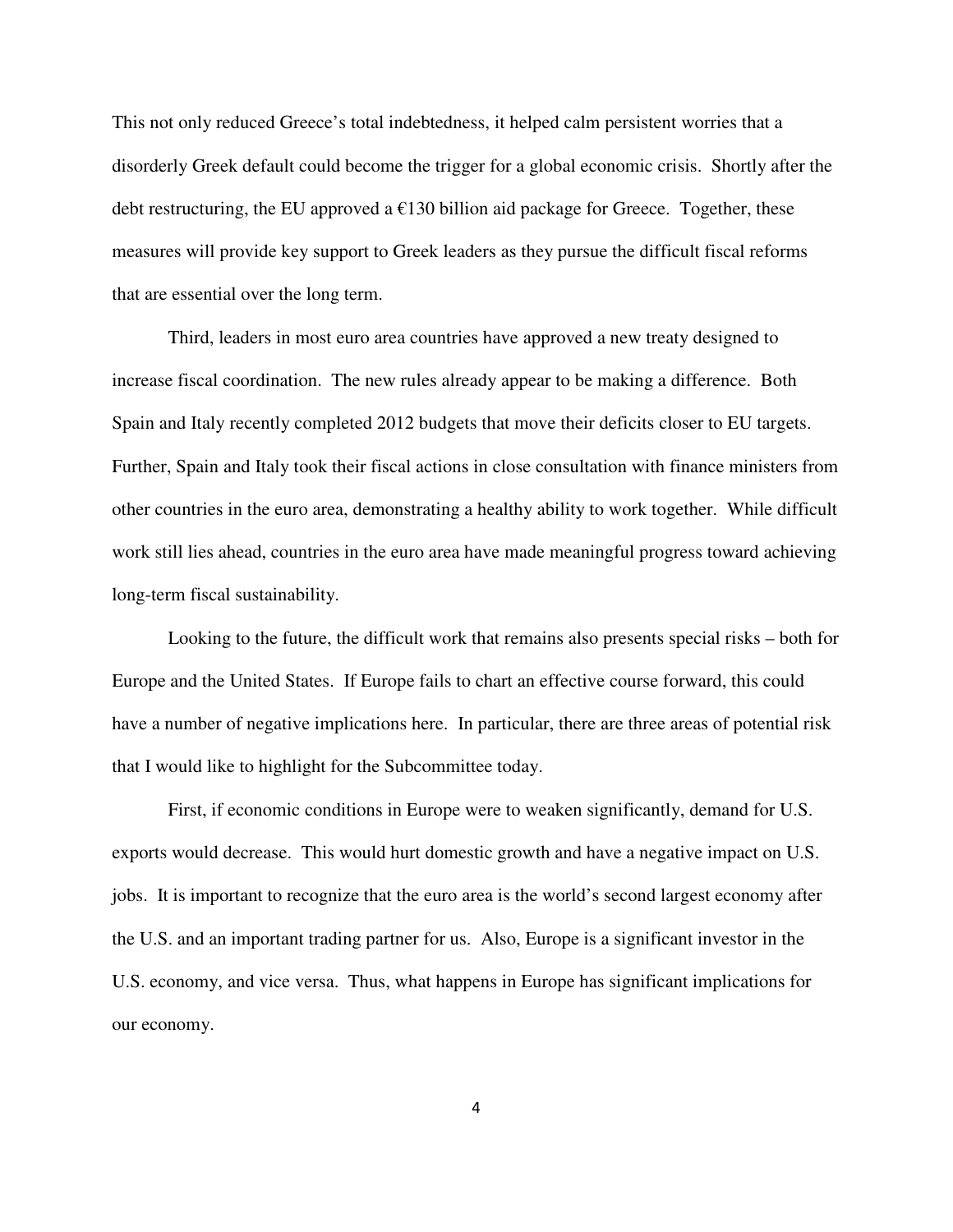Second, deterioration in the European economy could put pressure on the U.S. banking system. As the recent round of stress tests revealed, U.S. banks are much more robust and resilient than they were a few years ago. They have bolstered their capital significantly, built up their loan loss reserves, and have significantly larger liquidity buffers. The direct net exposures of U.S. banks to the so-called "peripheral" European countries are actually quite modest. The good news in the United States means that we are better able to handle bad news from Europe.

With that said, the exposures of U.S. banks climb sharply when one also considers their exposures to the core European countries and to the overall European banking system. U.S. money market mutual funds, in particular, have significant European holdings. This means that if the crisis were to broaden further and intensify, it would put pressure on the capital and liquidity buffers of U.S. banks and other financial institutions.

Third, severe stresses in European financial markets would disrupt financial markets here, which could harm the real economy. Stress in the financial markets causes banks to more carefully husband their balance sheets. When that phenomenon occurs, the availability of credit to U.S. households and businesses becomes constrained. Such conditions could also cause equity prices to fall, impairing the value of Americans' pension and 401(k) holdings. This would damage the U.S. recovery and result in slower output growth and less job creation. At a time when U.S. unemployment is very high, this is a particularly unacceptable outcome. In the extreme, U.S. financial markets could become so impaired that the flow of credit to households and businesses would dry up.

## **III. U.S. Dollar Swaps**

In today's globally integrated economy, banks headquartered abroad play an important role in providing credit and other financial services in the United States. About \$1 trillion in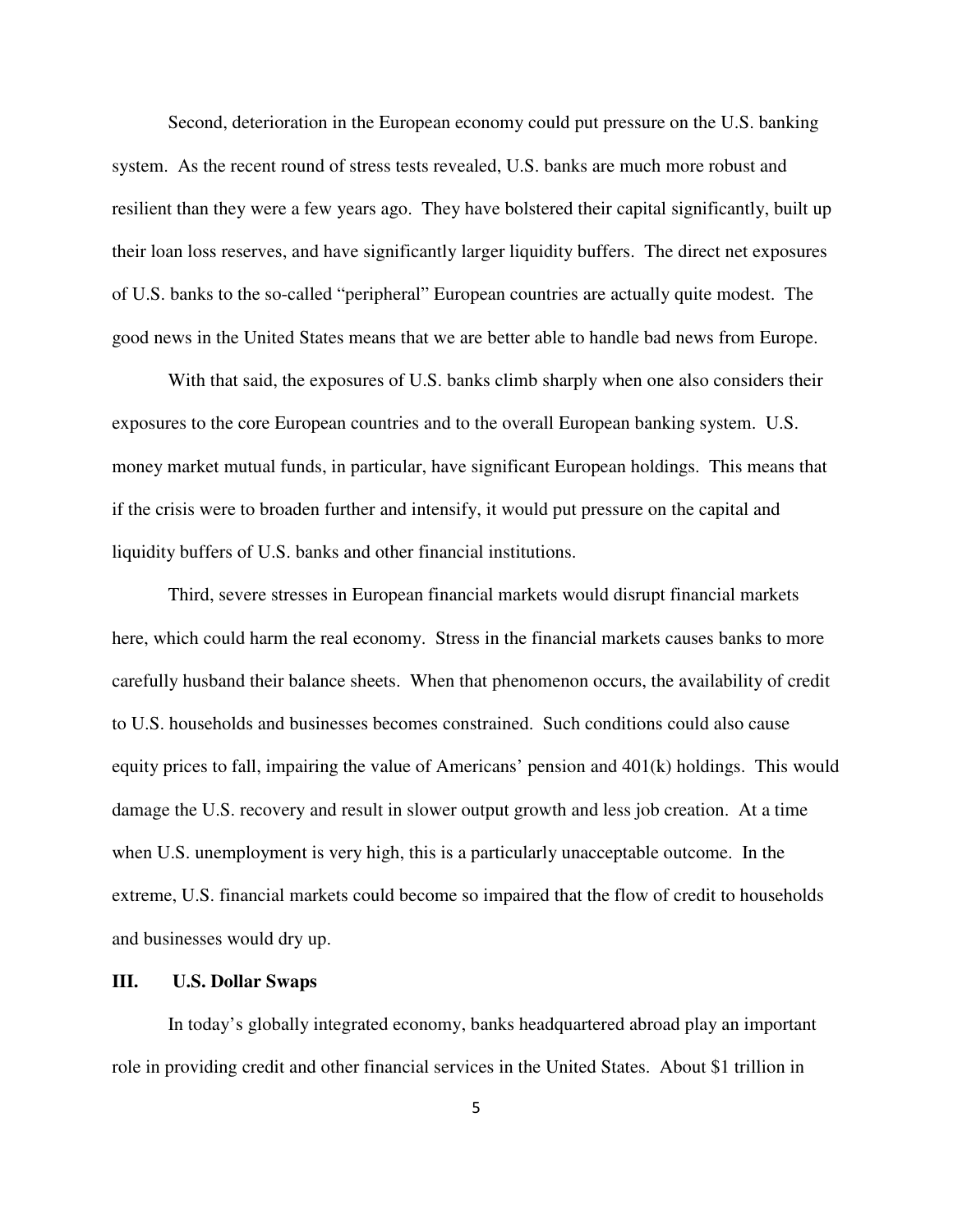worldwide dollar financing comes from foreign banks, \$700 billion in the form of loans within the U.S. For these banks to provide U.S. dollar loans, they have to maintain access to U.S. dollar funding. At a time when it is already hard enough for American families and firms to get the credit they need, we have a strong interest in making sure that these banks can continue to be active in the U.S. dollar markets.

Banks headquartered outside the U.S. make extensive use of dollars in their financing activities. In part, this results from the fact that the U.S. dollar is the world's number one currency – a status that brings with it many benefits for our country. It is in our national interest to make sure that non-U.S. banks remain able to access the U.S. dollar funding they need to continue financing their U.S. dollar assets. If access to dollar funding were to become severely impaired, this could necessitate the abrupt, forced sales of dollar assets by these banks, which could seriously disrupt U.S. markets and adversely affect American businesses, consumers, and jobs.

One way we can help to support the availability of dollar funding, and ensure that credit continues to flow to American households and businesses, is by engaging in currency swaps with other central banks. Such swaps are a policy tool the Federal Reserve has used to support dollar liquidity for nearly fifty years. Most recently, the Federal Reserve established dollar swap lines with major central banks during the global financial crisis of 2008, and reactivated them in May 2010. Last November, the FOMC, cooperating with five other central banks, reduced the rate being charged on these swaps to increase usage.

The swaps are intended to create a credible backstop to support – but not supplant – private markets. Banks with surplus dollars are more likely to lend to banks in need of dollars if